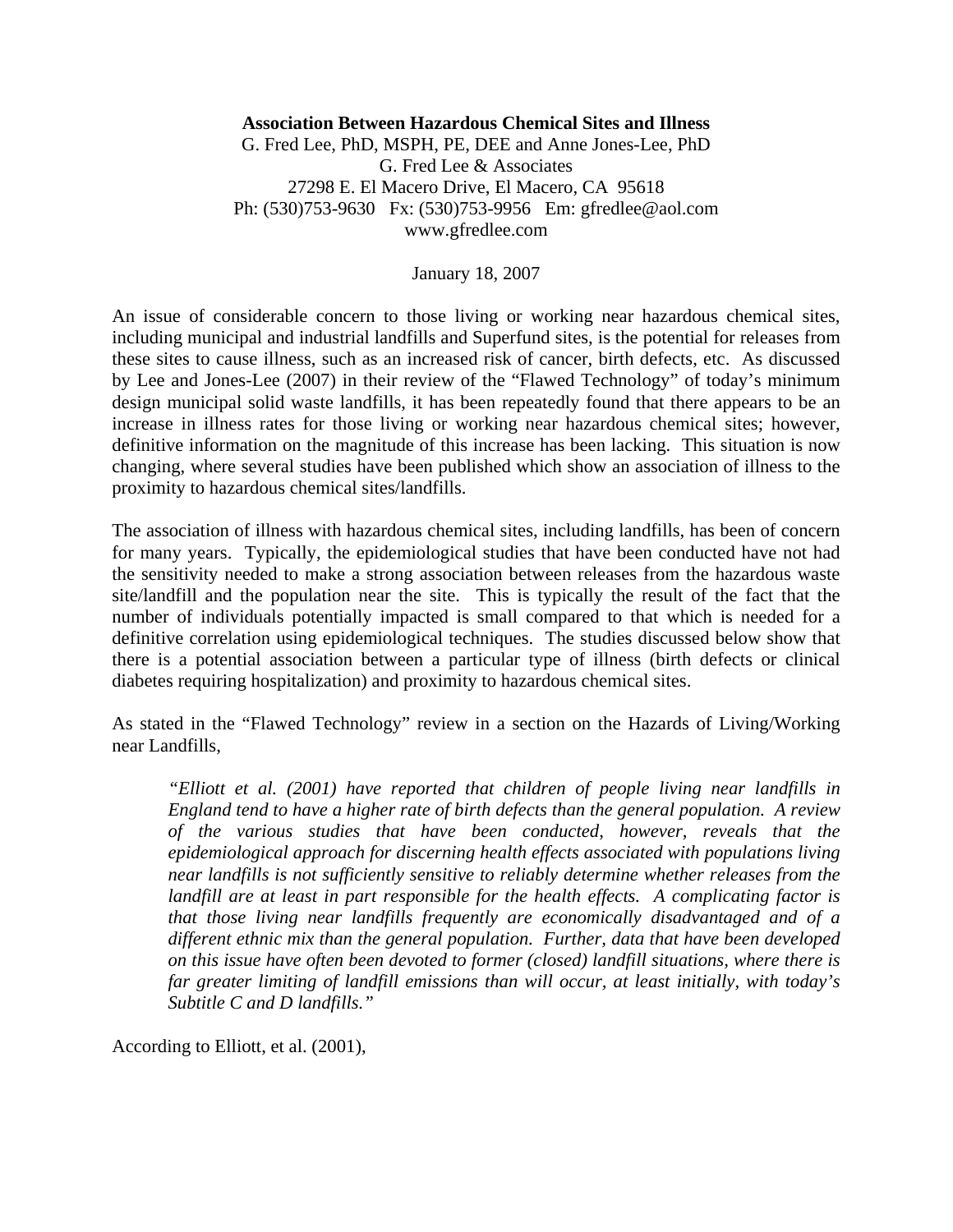*"We found small excess risks of congenital anomalies and low and very low birth weight in populations living near landfill sites. No causal mechanisms are available to explain these findings, and alternative explanations include data artefacts and residual confounding. Further studies are needed to help differentiate between the various possibilities."* 

Recently, *Environmental Health Perspectives* has published a paper (Kouznetsova, et al., 2007) which relates residential proximity to hazardous waste sites to hospitalization associated with diabetes. The first four authors of this paper are with the Department of Epidemiology and Biostatistics, School of Public Health, and the fifth is with the Institute for Health and the Environment, at the University at Albany, State University of New York, Rensselaer, New York. The investigators concluded,

*"After controlling for major confounders, we found a statistically significant increase in the rate of hospitalization for diabetes among the population residing in the ZIP codes containing toxic waste sites."* 

Further, the authors state in their discussion,

*"Our observations suggest that residence near a hazardous waste site constituted a risk of exposure to these individuals at some time in the past, and this has led to an increased risk of developing diabetes. The risk may still exist. The most likely pathway of exposure is air transport of contaminants; contaminated particulates may be ingested, and both*  vapor-phase and particulate-bound contaminants may be inhaled. It is unlikely that *there are different ingestion patterns of contaminated fish or other food products within specific ZIP codes of residence. Although our observations must be viewed as being hypothesis generating, they provide additional support for a relationship between exposure to environmental contaminants, especially POPs* [persistent organic pollutants]*, and risk of diabetes. Further study is necessary to determine whether this is a causative relationship; if so, we need to determine the relative contribution of POPs."* 

An issue that should also be considered is the fact that the population with clinical diabetes requiring hospitalization is small compared to the total number of individuals with diabetes.

It is well-established that airborne releases from hazardous chemical sites (including active and inactive landfills) can have a significant adverse impact on the population within the sphere of influence of the site. The Agency for Toxic Substances and Disease Registry (ATSDR, 2006) has developed a discussion on gaseous emissions from landfills, in which they state,

*"Many of the typical landfill gases, notably the alkyl benzenes and the sulfur compounds (both organosulfides and acid gases), may present an odor problem that can cause adverse health effects such as mucous membrane irritation, respiratory irritation, nausea, and stress. If an individual has a pre-existing health condition (e.g., allergies, respiratory illness), these additional health impacts can be significant."*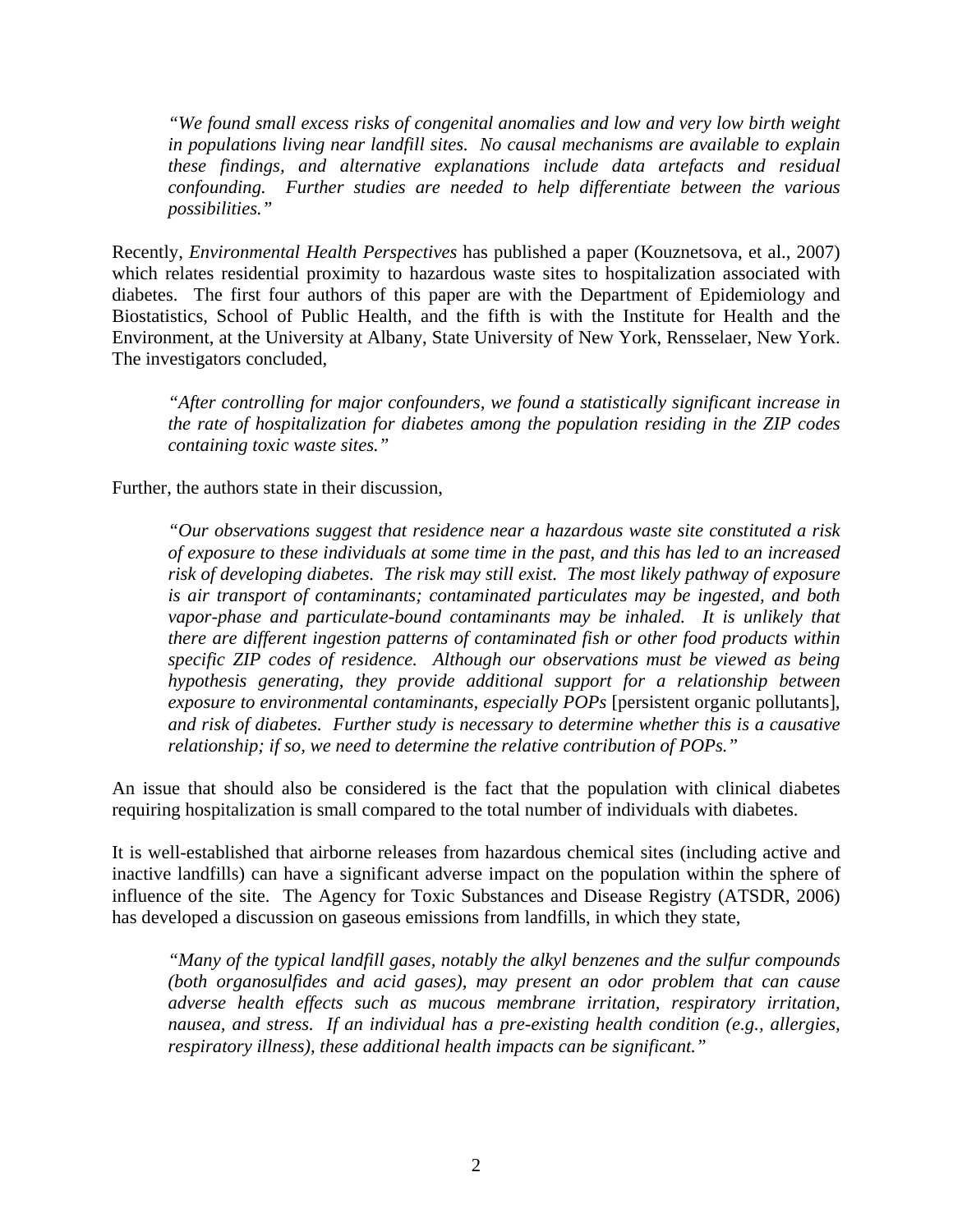With respect to the populations at risk from airborne releases of hazardous chemicals from a hazardous chemical site/landfill, as a first estimate, it would be all individuals who experience odors from the site. While many of the chemicals that are responsible for illness are nonodorous, typically, airborne releases from hazardous chemical sites/landfills have odorous components which are readily detectable. It is for this reason that hazardous chemical site and municipal, industrial and hazardous waste landfills should be practicing sufficient odor control so that there is no detectable odor at the site boundary  $-$  i.e., no trespass of odorous emissions onto adjacent properties. The odor control should not be done through masking agents, but with treatment technologies that destroy the odor and, it is to be hoped, the hazardous chemicals associated with the odor as well.

It should not be assumed that the typical testing for airborne releases of hazardous chemicals associated with the evaluation of the impact of a landfill or other hazardous chemical site on adjacent properties is adequate to detect airborne hazardous chemicals released from the site. For some hazardous chemicals the analytical method detection limits are not adequate to detect the hazardous chemicals at concentrations of concern, either individually or in combination with other chemicals. The evaluation of whether odorous chemicals are being released from a site should be based on a properly documented assessment by individuals with above-average olfactory sensitivity.

Additional information on the health effects associated with odors released from landfills and other malodorous operations is provided in Lee and Jones-Lee (2007).

## **References**

ATSDR, "Landfill Gas Primer: An Overview for Environmental Health Professionals, Appendix B: ATSDR Guidelines, ATSDR Guidelines for Public Health Actions in Response to Landfill Fires," Agency for Toxic Substances and Disease Registry (2006). http://www.atsdr.cdc.gov/HAC/landfill/html/appb.html

Elliott, P.; Briggs, D.; Morris, S.; de Hoogh, C.; Hurt, C.; Jensen, T.; Maitland, I.; Richardson, S.; Wakefield, J.; Jarup, L., "Risk of Adverse Birth Outcomes in Populations Living near Landfill Sites," *British Medical Journal* **323**:363-368, August (2001). http://www.bmj.com/cgi/reprint/323/7309/363?maxtoshow=&HITS=10&hits=10&RESULTFO RMAT=&fulltext=%22risk+of+adverse+birth+outcomes%22&searchid=1&FIRSTINDEX=0&r esourcetype=HWCIT

Also available at: http://www.members.aol.com/annejlee/Landfills-BirthDefects.pdf

Kouznetsova, M.; Huang, X.; Ma, J.; Lessner, L. and Carpenter, D., "Increased Rate of Hospitalization for Diabetes and Residential Proximity of Hazardous Waste Sites," *Environmental Health Perspectives* **115**(1):75-79, January (2007). http://www.ehponline.org/members/2006/9223/9223.pdf Also available at: http://www.members.aol.com/annejlee/EnvironHealthDiabetes.pdf